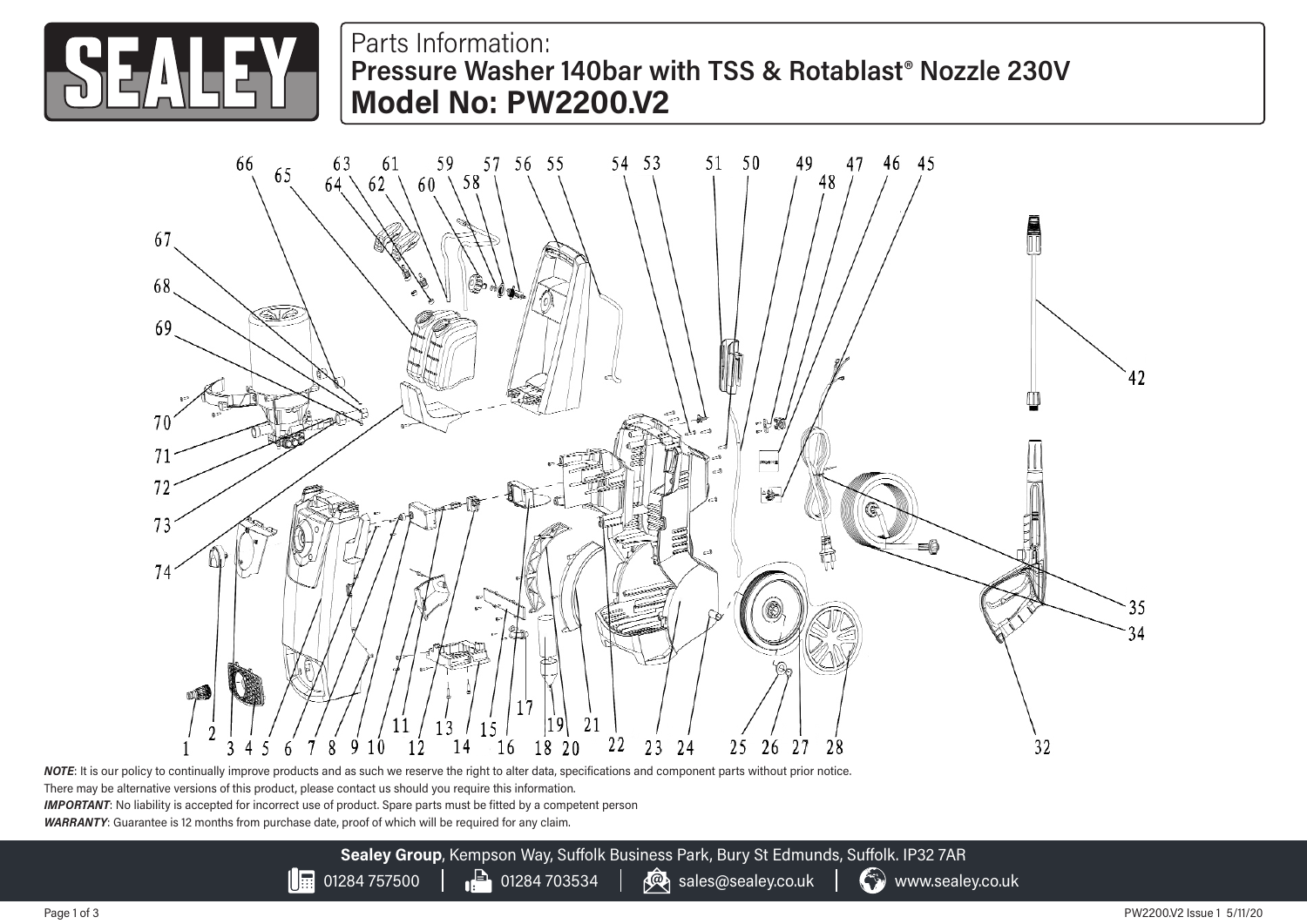

## Parts Information: **Pressure Washer 140bar with TSS & Rotablast® Nozzle 230V Model No: PW2200.V2**

| Item           | Part No.     | <b>Description</b>                     | Item                     | Part No.           | <b>Description</b>                    |
|----------------|--------------|----------------------------------------|--------------------------|--------------------|---------------------------------------|
| $\mathbf{1}$   | PW2500.01    | <b>Water Inlet Screw</b>               | 45                       | PW2500.35          | <b>Warning Label</b>                  |
| $\overline{2}$ | PW2500.V2-02 | Knob For Rotary Switch                 | 46                       | PW2200.46          | <b>Rating Label</b>                   |
| 3              | PW2500.03    | Housing Cover For Switch               | 47                       | PW2500.48          | Power Cable Protector                 |
| 4              | PW2500.V2-04 | Water Inlet Cover                      | 48                       | PW2500.49          | Power Cable Grip                      |
| 5              | PW2500.V2-05 | <b>Front Housing</b>                   | 49                       | PW2500.54          | Detergent Tube (Inner)                |
| 6              | PW2500.06    | Screw (St2.9X13)                       | 50                       | PW2200.50          | Screw (St4.8X20)                      |
| 7              | PW2500.07    | <b>Wire Seal</b>                       | 51                       | PW2500.55          | Pressure Gun Holder Upper             |
| 8              | PW2500.08    | Rd Head S/T Screw M3.8 X 14 Black      | 53                       | PW2500.58          | Detergent Tube Connection             |
| 9              | PW2500.09    | Front Housing For Switch               | 54                       | PW2200.54          | <b>Screw (St4.8X25)</b>               |
| 10             | PW2500.10    | Pressure Gun Holder Lower              | 55                       | PW2200.55          | Outlet Tube                           |
| 11             | PW2500.11    | Lever For Rocker Switch                | 56                       | PW2200.56          | Handle                                |
| 12             | PW2500.12    | Switch, On/Off Rocker (12A - 250V)     | 57                       | PW2200.57          | <b>Directional Adaptor</b>            |
| 13             | PW2200.13    | Screw (M5X18)                          | 58                       | PW2200.58          | <b>Directional Adaptor Base</b>       |
| 14             | PW2500.14    | Pump Base                              | 59                       | PW2200.59          | O-Ring, (Ex: 12.04 In: 8.29 Cs: 2.38) |
| 15             | PW2500.15    | <b>Water Shutter</b>                   | 60                       | PW2200.60          | Directional Adaptor Knob              |
| 16             | PW2500.16    | Swich Box, Rear                        | 61                       | PW2200.61          | Directional Adaptor Pipe              |
| 17             | PW2500.17    | <b>Capacitor Cover</b>                 | 62                       | PW2200.62          | Detergent Tank Cap                    |
| 18             | PW2500.18    | Capacitor                              | 63                       | PW2500.50          | <b>Sprayer Filter</b>                 |
| 19             | PW2500.19    | Capacitor Protector                    | 64                       | PW2500.50          | <b>Sprayer Filter</b>                 |
| 20             | PW2500.20    | Wheel Trim, Left                       | 65                       | PW2200.65          | Detergent Tank                        |
| 21             | PW2500.21    | Wheel Trim, Right                      | 66                       | PW2500.75          | Damping Ring                          |
| 22             | PW2500.22    | <b>Connection Base</b>                 | 67                       | <b>TS10SEW.121</b> | M4 Ext Tooth Washer Zinc              |
| 23             | PW2500.23    | <b>Back Housing</b>                    | 68                       | SWM4.S             | Spring Washer M4 Zinc                 |
| 24             | PW2500.24    | Shaft                                  | 69                       | PW2200.69          | Screw (M4X8)                          |
| 25             | FWM16.S      | Flat Washer M16 Zinc                   | 70                       | PW2500.79          | Pump/Motor Clip                       |
| 26             | MC4500.P5    | External Circlip 14.5mm Id.            | 71                       | PW2200.71          | Cap For Motor                         |
| 27             | PW2500.27    | Wheel, Fixed Plastic (D:185 W:38 B:15) | 72                       | PW2200.72          | <b>Water Oulet Seal</b>               |
| 28             | PW2500.V2-28 | <b>Wheel Cover</b>                     | 73                       | PW2200.73          | <b>Water Oulet Connector</b>          |
| 32             | PW2500.32    | Pressure Gun                           | 74                       | PW2200.74          | Hose Holder                           |
| 34             | PW2200.34    | Hose(M22/15Mm-M22/15Mm) 5M Long        | $\overline{\phantom{a}}$ | PW2200.P           | Motor/Pump Assembly                   |
| 35             | PW2200.35    | Power Cord                             |                          |                    | (Internal 230V 13A 1800W)             |
| 42             | PW2200.42    | Lance                                  | Ξ.                       | PW2500.MS          | Micro Switch, c/w Housing And Wires   |

*NOTE*: It is our policy to continually improve products and as such we reserve the right to alter data, specifications and component parts without prior notice. There may be alternative versions of this product, please contact us should you require this information.

*IMPORTANT*: No liability is accepted for incorrect use of product. Spare parts must be fitted by a competent person

*WARRANTY*: Guarantee is 12 months from purchase date, proof of which will be required for any claim.

**Sealey Group**, Kempson Way, Suffolk Business Park, Bury St Edmunds, Suffolk. IP32 7AR

01284 757500 **01284** 01284 703534 **6** sales@sealey.co.uk **6** www.sealey.co.uk  $\mathsf{\Pi}$ 

PW2200.V2 Issue 1 5/11/20